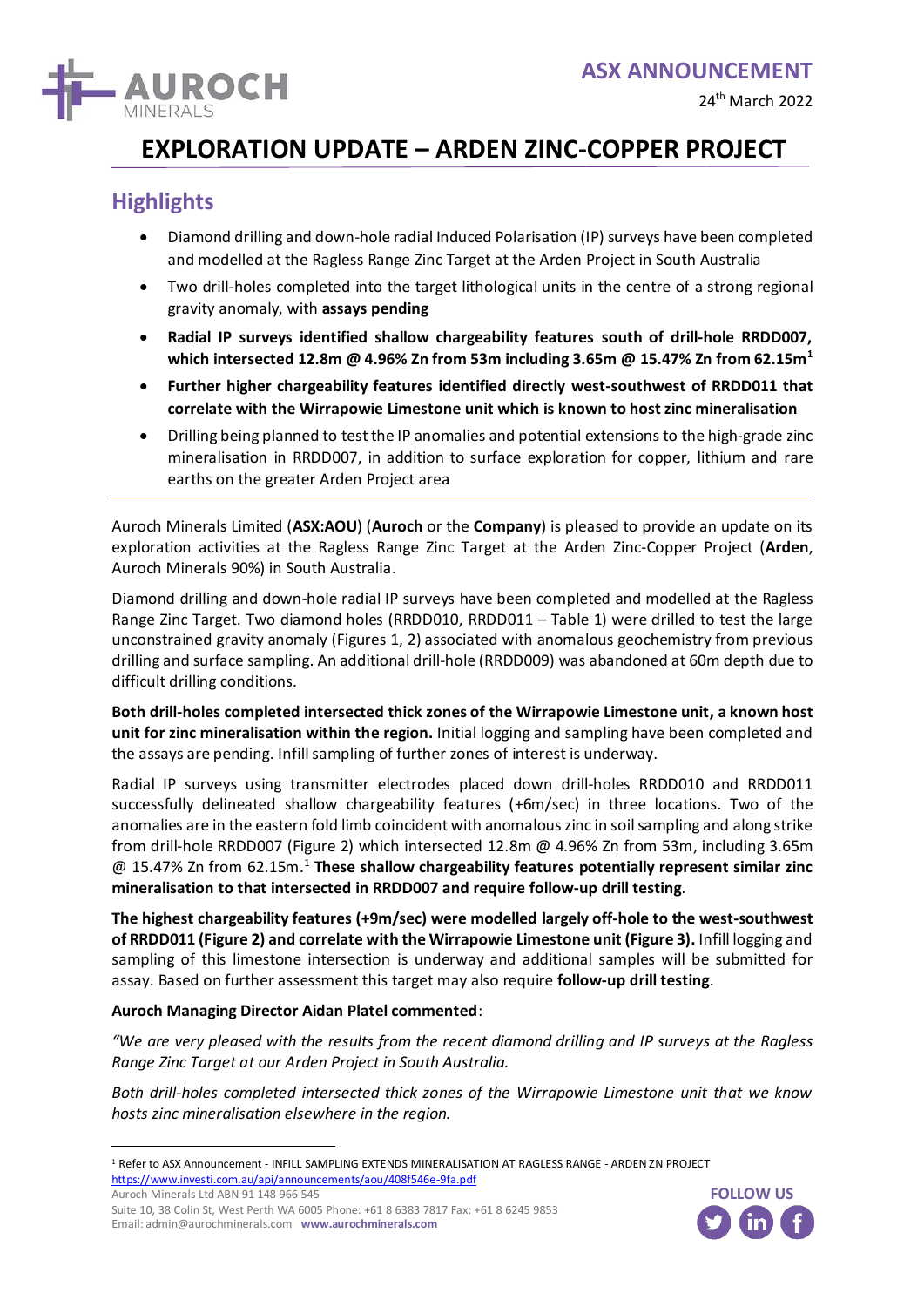

*The radial IP surveys completed on both holes then successfully identified further targets that will require drill-testing in the next phase of drilling. We know from our 2018 drill programme that we have high-grade zinc mineralisation at Ragless Range, and we are eager to test these priority targets for potential extensions to that mineralisation.*

*In parallel we will continue to systematically assess the polymetallic and critical mineral potential over the two large tenements comprising the Arden Project, which includes potential for lithium and rare earths in addition to zinc and copper."*

#### **Technical Discussion**

The diamond drill programme was designed to test a large unconstrained gravity anomaly (Figures 1, 2) associated with anomalous zinc geochemistry observed in previous drilling and surface sampling.

The first drill-hole (RRDD009) was abandoned at 60m depth due to difficult drilling conditions. RRDD010 was then collared next to RRDD009 and drilled to 266.5m. RRDD010 drilled through the Wirrapowie Limestone unit, a known host unit for zinc mineralisation within the region. Due to poor ground conditions the hole had to end in the Wirrapowie Limestone before intersecting the prospective lower contact. The results from RRDD010 did not appear to explain the source of the gravity anomaly.

Drill-hole RRDD011 was drilled in the centre of the gravity anomaly and ended at 520.0m (Figure 3). RRDD011 drilled through the Wirrapowie Limestone unit and intersected the lower contact with the Woodendina Dolomite with interbedded limestone from 377.2m. The hole intersected a clay-rich zone from 445.7 – 457.0m with elevated manganese and zinc levels observed. The hole then intersected further dolomite from 457.0 – 478.7m, and then more ferruginous clay to 488.2m, before intersecting the underlying Parachilna Sandstone unit until the end of hole (520.0m).

Radial IP surveys were completed using transmitter electrodes placed in drill-holes RRDD010 and RRDD011, with a total of 12.6km of line data collected. Moderate chargeability features (+6m/sec) were identified in three locations, including two in the eastern fold limb associated with anomalous zinc in soil sampling and along strike from RRDD007 (Figure 2) that intersected 12.8m @ 4.96% Zn from 53m including 3.65m @ 15.47% Zn from 62.15m<sup>2</sup>. These shallow chargeability features **potentially represent similar zinc mineralisation to that in RRDD007 and require follow-up drill testing**.

The **highest chargeability features** (+9m/sec) were modelled largely off-hole to the west-southwest of RRDD011 (Figure 2), equivalent to approximately 150-330m down-hole (Figure 3). **This correlates with the Wirrapowie Limestone unit known to host zinc mineralisation**. The section of the drill core from 150-330m in RRDD011 is being reviewed again in detail and additional samples will be submitted for assay. Based on further assessment this target may also require **follow-up drill testing**.

In conjunction with assaying, density measurements are being taken on the samples submitted to the lab to further constrain the gravity modelling. Based on observations from the recent diamond drill programme, the gravity high in the centre of the syncline (Figure 1, 2) may have been caused by a thickened sequence of the moderate-high density limestone and dolomite, rather than broad zinc mineralisation. **The next phase of exploration will be to drill test the radial IP anomalies and to test for extensions to the shallow high-grade zinc mineralisation in RRDD007**. The Company will also assess **polymetallic and critical mineral potential over the two large tenements comprising the** Arden Project which will include lithium and rare earths in addition to zinc and copper. **for extensions to the shallow high-grade zinc min**<br>assess **polymetallic and critical mineral potential**<br>Arden Project which will include lithium and rare ear<br><sup>2</sup> Refer to ASX Announcement - INFILL SAMPLING EXTENDS MINERAL

Auroch Minerals Ltd ABN 91 148 966 545



<sup>2</sup> Refer to ASX Announcement - INFILL SAMPLING EXTENDS MINERALISATION AT RAGLESS RANGE - ARDEN ZN PROJECT

Suite 10, 38 Colin St, West Perth WA 6005 Phone: +61 8 6383 7817 Fax: +61 8 6245 9853 Email: admin@aurochminerals.com **www.aurochminerals.com**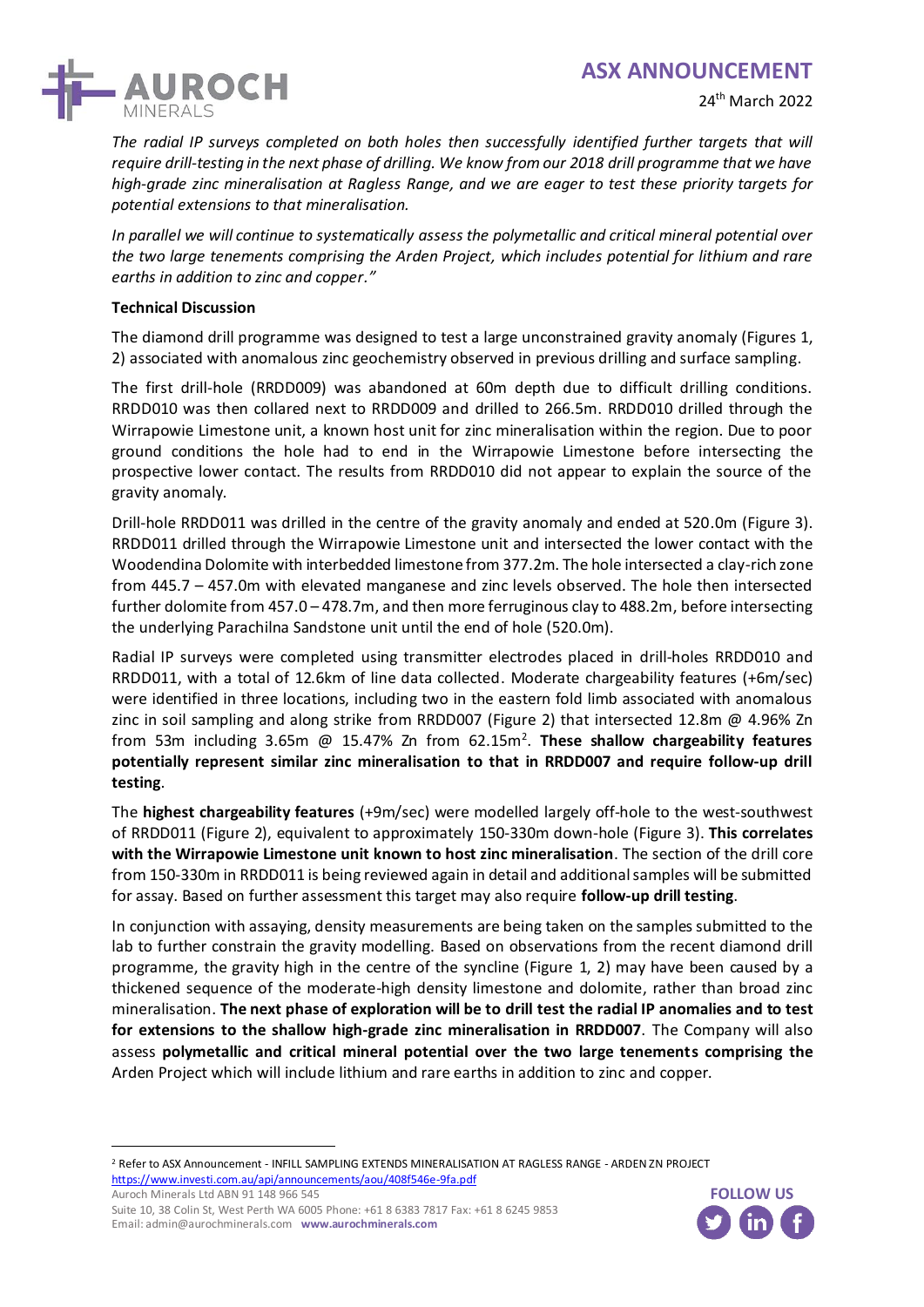





**Figure 1 –** Residual Bouguer gravity anomaly at the Ragless Range prospect extending over 2km in the Ragless

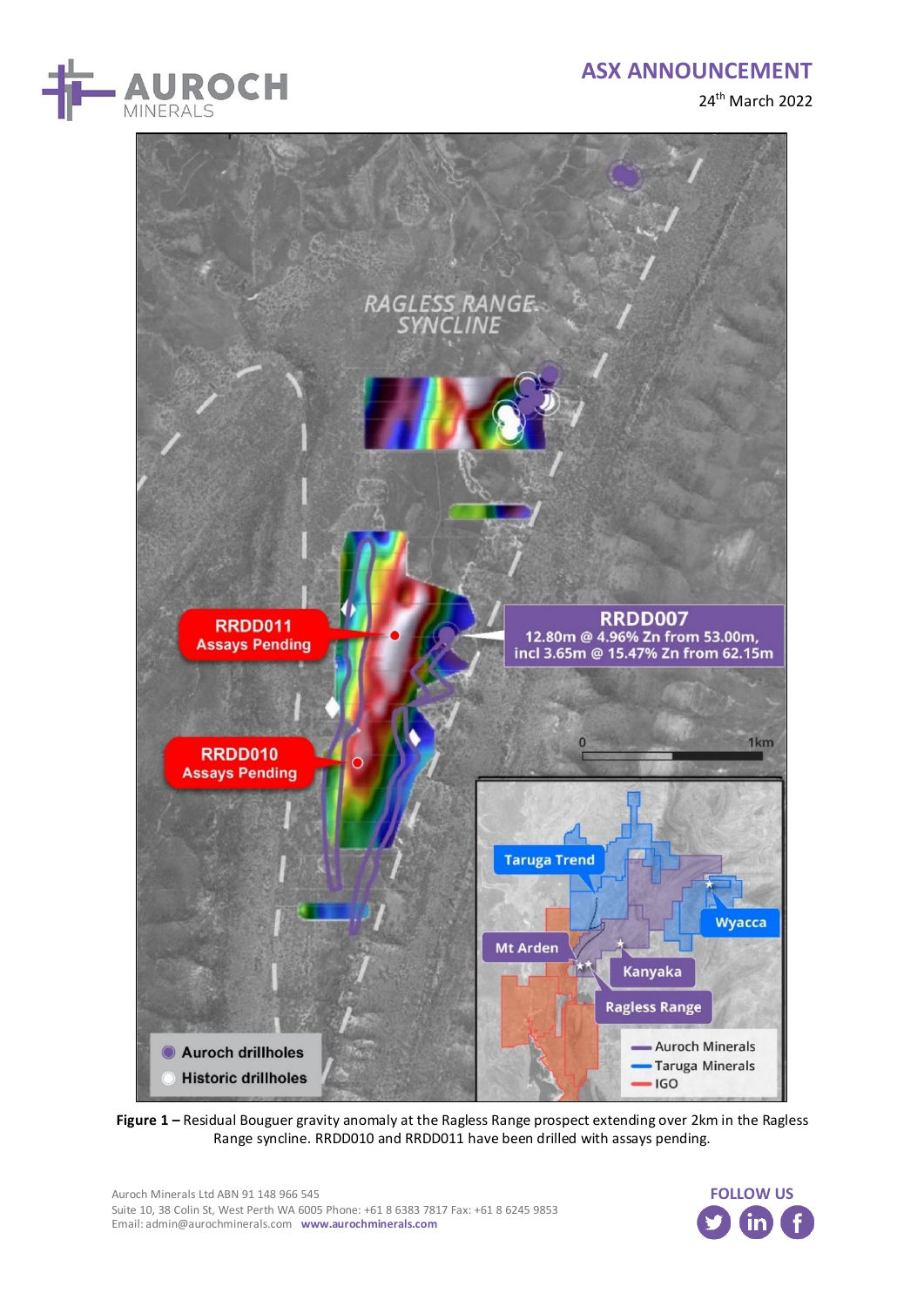24th March 2022





**Figure 2 –** Chargeability features from recent radial IP survey over residual bouguer gravity anomaly at the Ragless Range prospect. Diamond drill-holes and zinc anomaly from soil sampling also shown

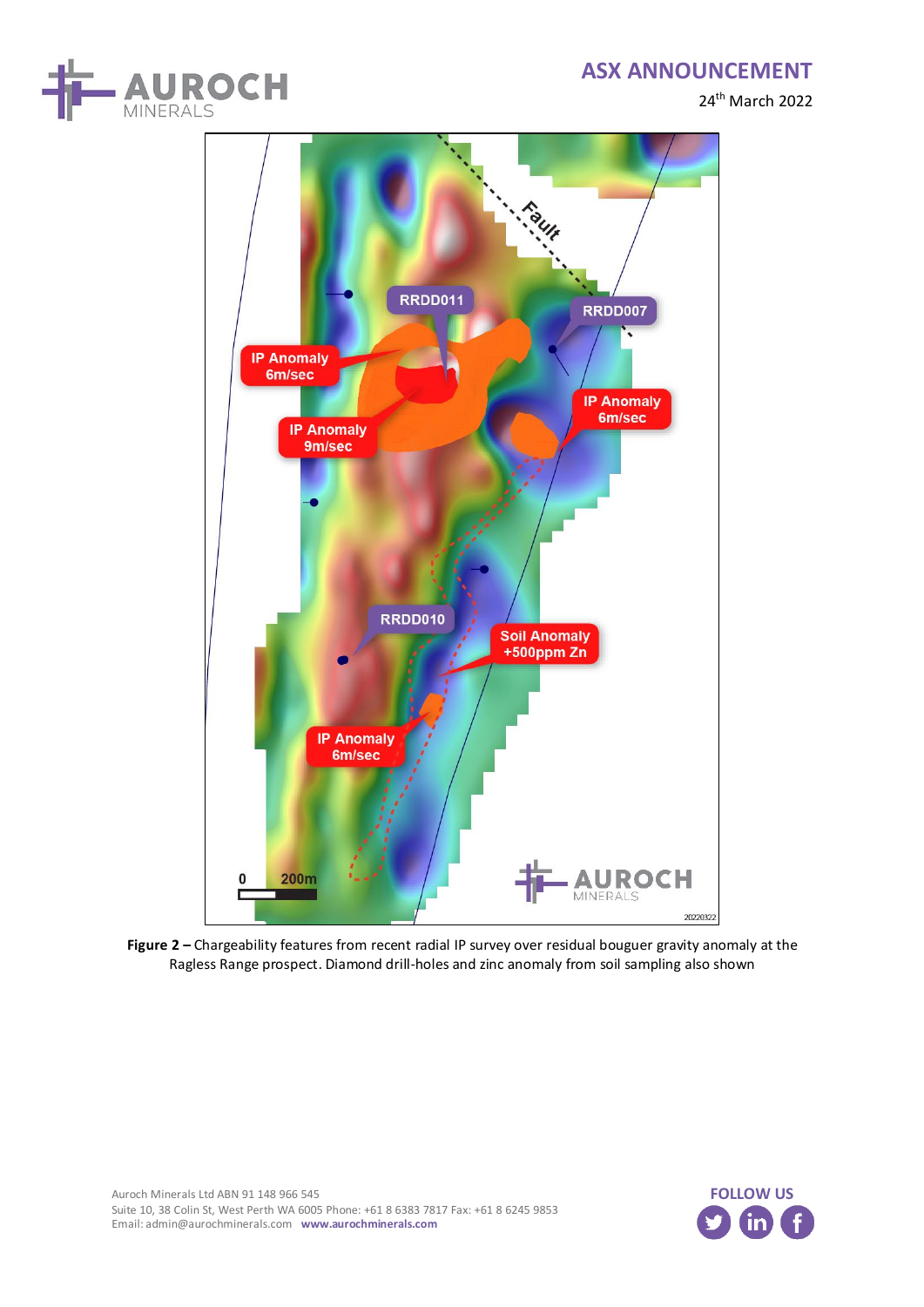

24th March 2022



**Figure 3 –** RRDD011-RRDD007 cross-section showing chargeability anomalies from recent radial IP survey and interpreted geology between the two diamond drill-holes

|  |  |  | Table 1 - Details of completed diamond drill-holes in the recent drill programme at the Ragless Range Prospect |  |  |
|--|--|--|----------------------------------------------------------------------------------------------------------------|--|--|
|--|--|--|----------------------------------------------------------------------------------------------------------------|--|--|

| <b>HOLE ID</b> | <b>GDA94 54</b><br><b>EASTING</b> | GDA94_54<br><b>NORTHING</b> | <b>ELEVATION</b><br>(m) | <b>AZIMUTH</b> | <b>DIP</b> | <b>FINAL</b><br><b>DEPTH</b><br>(m) |
|----------------|-----------------------------------|-----------------------------|-------------------------|----------------|------------|-------------------------------------|
| RRDD010        | 223,682                           | 6,438,146                   | 367                     |                | -90        | 266.5                               |
| RRDD011        | 223,967                           | 6,438,874                   | 342                     |                | -90        | 520.0                               |

This announcement has been authorised by the Board of Directors of the Company.

**-END-**

For further information visi[t www.aurochminerals.com](http://www.aurochminerals.com/) or contact:

Aidan Platel **Managing Director** E: aplatel@aurochminerals.com

Auroch Minerals Ltd ABN 91 148 966 545 Suite 10, 38 Colin St, West Perth WA 6005 Phone: +61 8 6383 7817 Fax: +61 8 6245 9853 Email: admin@aurochminerals.com **www.aurochminerals.com**

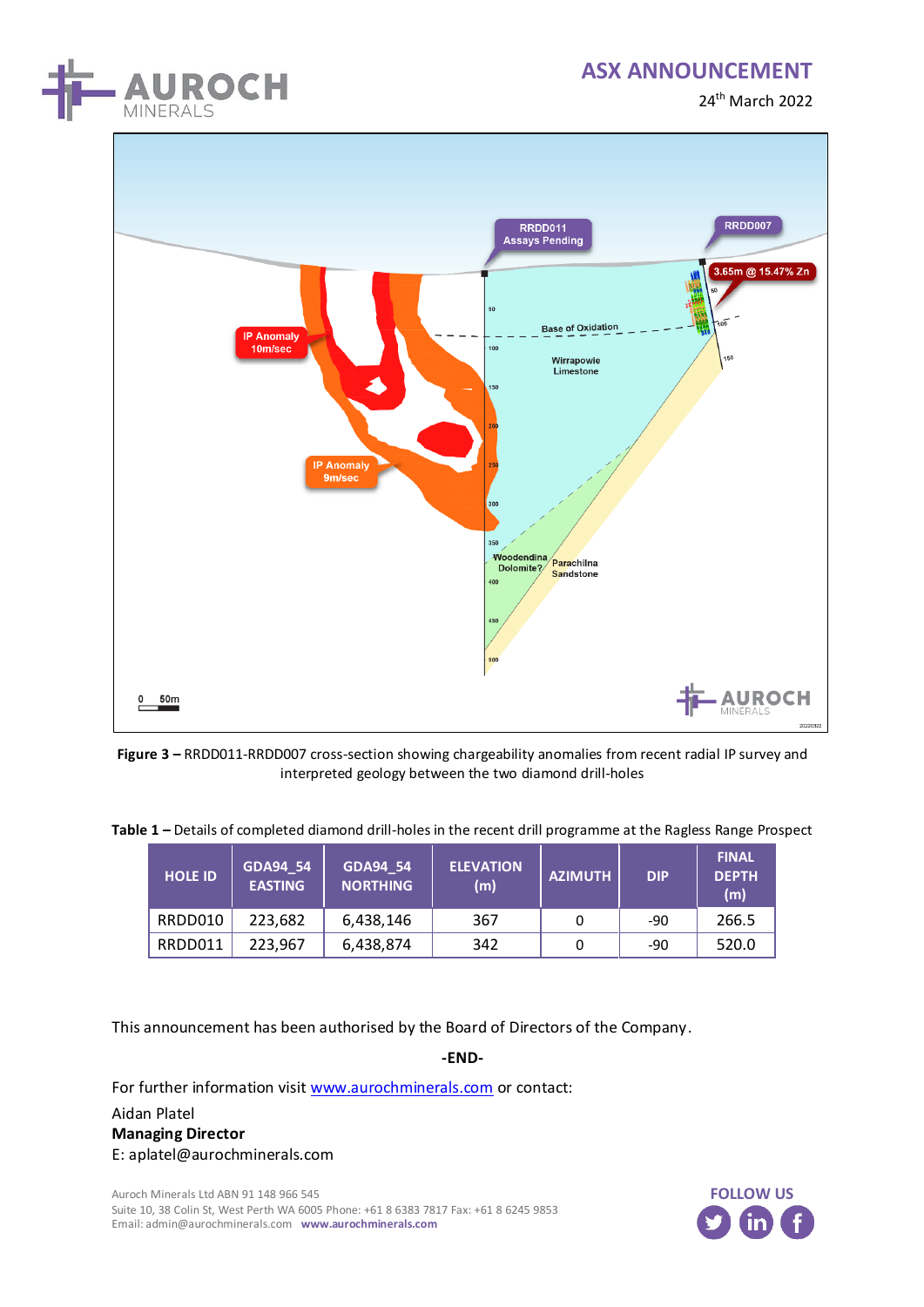

#### 24th March 2022

#### **Competent Persons Statement**

*The information in this report that relates to Exploration Results is based on and fairly represents information compiled by Mr Matthew McCarthy BSc (Hons), a Competent Person, who is a Member of the Australian Institute of Geoscientists. Mr McCarthy is the Company's Senior Geological Officer and has sufficient experience that is relevant to the style of mineralisation and type of deposit under consideration and to the activity being undertaken to qualify as a Competent Person as defined in the 2012 Edition of the Australasian Code for Reporting of Exploration Results, Mineral Resources and Ore Reserves. Mr McCarthy consents to the inclusion in the announcement of the matters based on his information in the form and context in which it appears.*

#### **Forward-Looking Statements**

*This document may include forward-looking statements. Forward-looking statements include, but are not limited to, statements concerning Auroch Minerals Limited's planned exploration programmes and other statements that are not historical facts. When used in this document, the words such as "could," "plan," "estimate," "expect," "intend," "may", "potential", "should," and similar expressions are forward-looking statements. Although Auroch Minerals Limited believes that its expectations reflected in these forward-looking statements are reasonable, such statements involve risks and uncertainties and no assurance can be given that actual results will be consistent with these forward-looking statements.*

# JORC Code, 2012 Edition, Table 1 Section 1: Sampling Techniques and Data

| <b>CRITERIA</b>               | <b>EXPLANATION</b>                                                                                                                                                                                                                                                                                                                                                                                                                                                                                                                                                                                                                                                                                                                                                                                                                                                                                                                                                                                                                                                                                                                                  | <b>COMMENTARY</b>                                                                                                                                                                                                                                                                                                                                                                                                                                                                                                                                                                                                                                                                                                                                                                                                                                                                                                                                                                                                                                         |
|-------------------------------|-----------------------------------------------------------------------------------------------------------------------------------------------------------------------------------------------------------------------------------------------------------------------------------------------------------------------------------------------------------------------------------------------------------------------------------------------------------------------------------------------------------------------------------------------------------------------------------------------------------------------------------------------------------------------------------------------------------------------------------------------------------------------------------------------------------------------------------------------------------------------------------------------------------------------------------------------------------------------------------------------------------------------------------------------------------------------------------------------------------------------------------------------------|-----------------------------------------------------------------------------------------------------------------------------------------------------------------------------------------------------------------------------------------------------------------------------------------------------------------------------------------------------------------------------------------------------------------------------------------------------------------------------------------------------------------------------------------------------------------------------------------------------------------------------------------------------------------------------------------------------------------------------------------------------------------------------------------------------------------------------------------------------------------------------------------------------------------------------------------------------------------------------------------------------------------------------------------------------------|
| <b>Sampling</b><br>techniques | Nature and quality of sampling (eg cut<br>$\bullet$<br>channels, random chips, or specific<br>specialised industry standard<br>measurement tools appropriate to the<br>minerals under investigation, such as down<br>hole gamma sondes, or handheld XRF<br>instruments, etc). These examples should<br>not be taken as limiting the broad meaning<br>of sampling.<br>Include reference to measures taken to<br>ensure sample representivity and the<br>appropriate calibration of any<br>measurement tools or systems used.<br>Aspects of the determination of<br>$\bullet$<br>mineralisation that are Material to the<br>Public Report. In cases where 'industry<br>standard' work has been done this would<br>be relatively simple (eg 'reverse circulation<br>drilling was used to obtain 1m samples<br>from which 3kg was pulverised to produce<br>a 30g charge for fire assay'). In other cases<br>more explanation may be required, such as<br>where there is coarse gold that has<br>inherent sampling problems. Unusual<br>commodities or mineralisation types (eg<br>submarine nodules) may warrant<br>disclosure of detailed information. | <b>Drilling</b><br><b>Auroch Minerals Limited:</b><br>Zinc mineralisation at Ragless Range has been<br>sampled from the following drilling techniques:<br>Diamond Core - half core samples with a<br>maximum of 1.2m and minimum 0.2m<br>length.<br><b>Radial IP Parameters</b><br>Contractor: Zonge Engineering<br>Date: Jan-February 2022<br>Receiver: GDD-32 IP<br>Electrodes: Non-polarisable copper sulphate<br>Transmitter: 25kVA Zonge transmitter system,<br>output range 6-18 Amps from downhole<br>electrode<br>IP Data: 0.125Hz, 20 time windows after 40ms<br>delay, 3-6 stacks of 20-50 cycles<br>Line Parameters: 24 lines of data collected at 30<br>degree intervals from drillholes, each line 525m<br>long with 25m receiver dipoles<br><b>Ground Gravity Survey Parameters</b><br>Contractor: Atlas Geophysics Pty Ltd<br>Date: May 2019<br>Stations: 879 recorded at 15m spacing<br>Gravity Meter: CG-5 Autograv<br>Receiver: CHC Nav i70 GNSS Rover and Base<br>Control Station: 201907500001, 2<br>Gravity ties: Accuracy 0.017mGal |

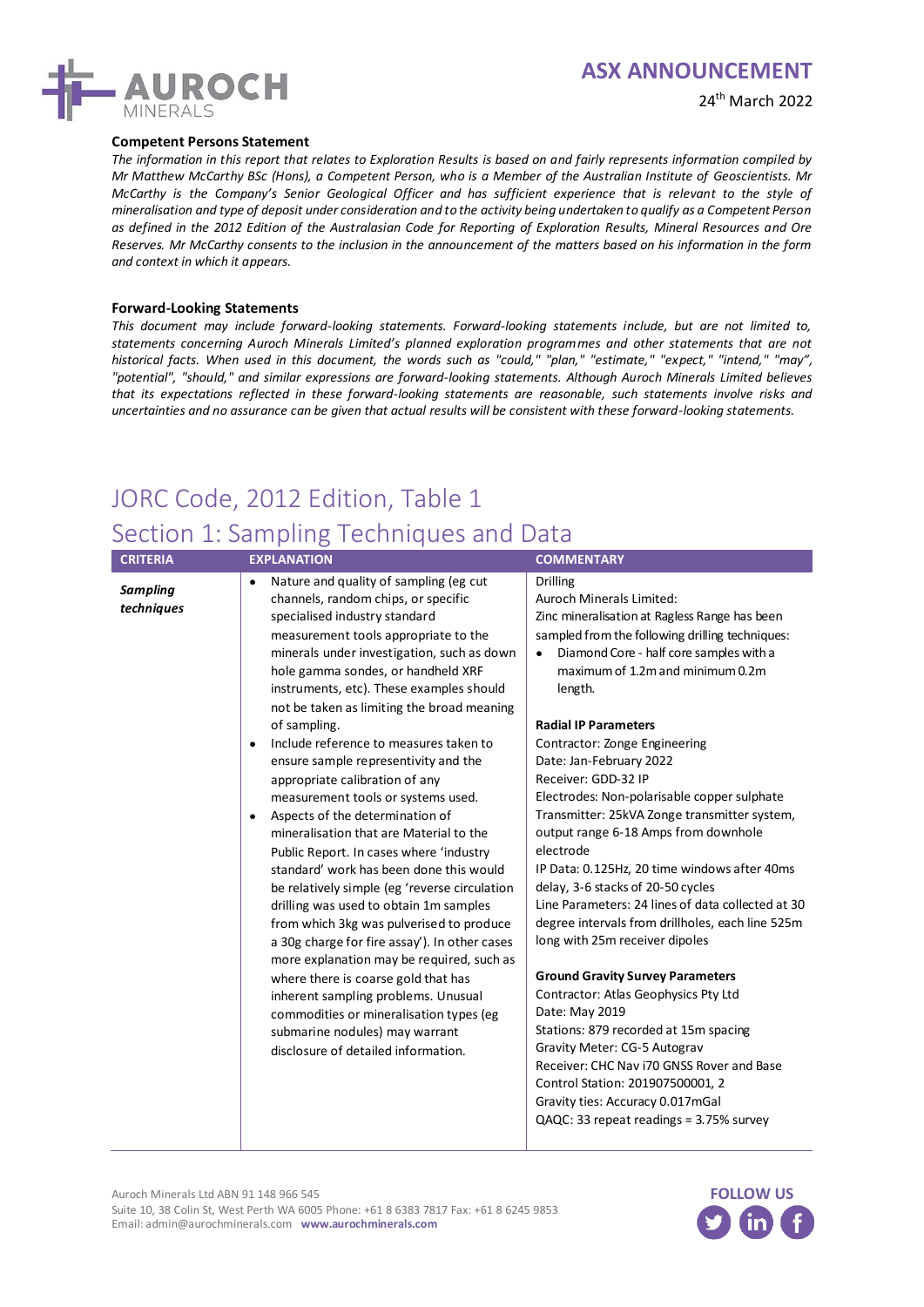

24th March 2022

| <b>CRITERIA</b>                                         | <b>EXPLANATION</b>                                                                                                                                                                                                                                                                                                                                                                                                                                                                                                                                                                                                                                                                                                                                        | <b>COMMENTARY</b>                                                                                                                                                                                                                                                                                                                                                                                                                                                                                                                                                                                                   |  |  |
|---------------------------------------------------------|-----------------------------------------------------------------------------------------------------------------------------------------------------------------------------------------------------------------------------------------------------------------------------------------------------------------------------------------------------------------------------------------------------------------------------------------------------------------------------------------------------------------------------------------------------------------------------------------------------------------------------------------------------------------------------------------------------------------------------------------------------------|---------------------------------------------------------------------------------------------------------------------------------------------------------------------------------------------------------------------------------------------------------------------------------------------------------------------------------------------------------------------------------------------------------------------------------------------------------------------------------------------------------------------------------------------------------------------------------------------------------------------|--|--|
| <b>Drilling techniques</b>                              | Drill type (eg core, reverse circulation,<br>$\bullet$<br>open-hole hammer, rotary air blast, auger,<br>Bangka, sonic, etc) and details (eg core<br>diameter, triple or standard tube, depth of<br>diamond tails, face-sampling bit or other<br>type, whether core is oriented and if so, by<br>what method, etc).                                                                                                                                                                                                                                                                                                                                                                                                                                        | Diamond Core (DD) drilling results have<br>$\bullet$<br>been referenced in this report. Core is<br>oriented and retrieved via double or triple<br>tube methods.                                                                                                                                                                                                                                                                                                                                                                                                                                                     |  |  |
| <b>Drill sample</b><br>recovery                         | Method of recording and assessing core<br>$\bullet$<br>and chip sample recoveries and results<br>assessed.<br>Measures taken to maximise sample<br>$\bullet$<br>recovery and ensure representative nature<br>of the samples.<br>Whether a relationship exists between<br>$\bullet$<br>sample recovery and grade and whether<br>sample bias may have occurred due to<br>preferential loss/gain of fine/coarse<br>material.                                                                                                                                                                                                                                                                                                                                 | $\bullet$<br>DD core recovery is measured and<br>recorded by Auroch staff and contractors.<br>No relationship between sample recovery<br>$\bullet$<br>and grade has been yet observed and no<br>sample bias is believed to have occurred.                                                                                                                                                                                                                                                                                                                                                                           |  |  |
| Logging                                                 | Whether core and chip samples have been<br>$\bullet$<br>geologically and geotechnically logged to a<br>level of detail to support appropriate<br>Mineral Resource estimation, mining<br>studies and metallurgical studies.<br>Whether logging is qualitative or<br>$\bullet$<br>quantitative in nature. Core (or costean,<br>channel, etc) photography.<br>The total length and percentage of the<br>relevant intersections logged.                                                                                                                                                                                                                                                                                                                       | $\bullet$<br>Drill core is lithologically and structurally<br>logged by Geologists in the field<br>Logging is qualitative, recording rock type<br>$\bullet$<br>and mineral abundance<br>Logging of DD core is conducted on<br>٠<br>lithological boundaries<br>Geological logging data collected to date is<br>$\bullet$<br>sufficiently detailed. At this stage detailed<br>geotechnical logging is not required<br>Geological logging is intrinsically qualitative<br>٠<br>Historic drill holes were geologically logged<br>$\bullet$<br>by previous operators and these data are<br>available to Auroch Minerals. |  |  |
| Sub-sampling<br>techniques and<br>sample<br>preparation | If core, whether cut or sawn and whether<br>$\bullet$<br>quarter, half or all core taken.<br>If non-core, whether riffled, tube sampled,<br>rotary split, etc and whether sampled wet<br>or dry.<br>For all sample types, the nature, quality<br>$\bullet$<br>and appropriateness of the sample<br>preparation technique.<br>Quality control procedures adopted for all<br>$\bullet$<br>sub-sampling stages to maximise<br>representivity of samples.<br>Measures taken to ensure that the<br>$\bullet$<br>sampling is representative of the in situ<br>material collected, including for instance<br>results for field duplicate/second-half<br>sampling.<br>Whether sample sizes are appropriate to<br>the grain size of the material being<br>sampled. | Diamond core is sawn in half with half used<br>$\bullet$<br>for sampling and the other half retained<br>for future reference.<br>Certified reference material and blank<br>$\bullet$<br>material are inserted as per company<br>QAQC procedure<br>No further sub sampling has been<br>$\bullet$<br>conducted                                                                                                                                                                                                                                                                                                        |  |  |

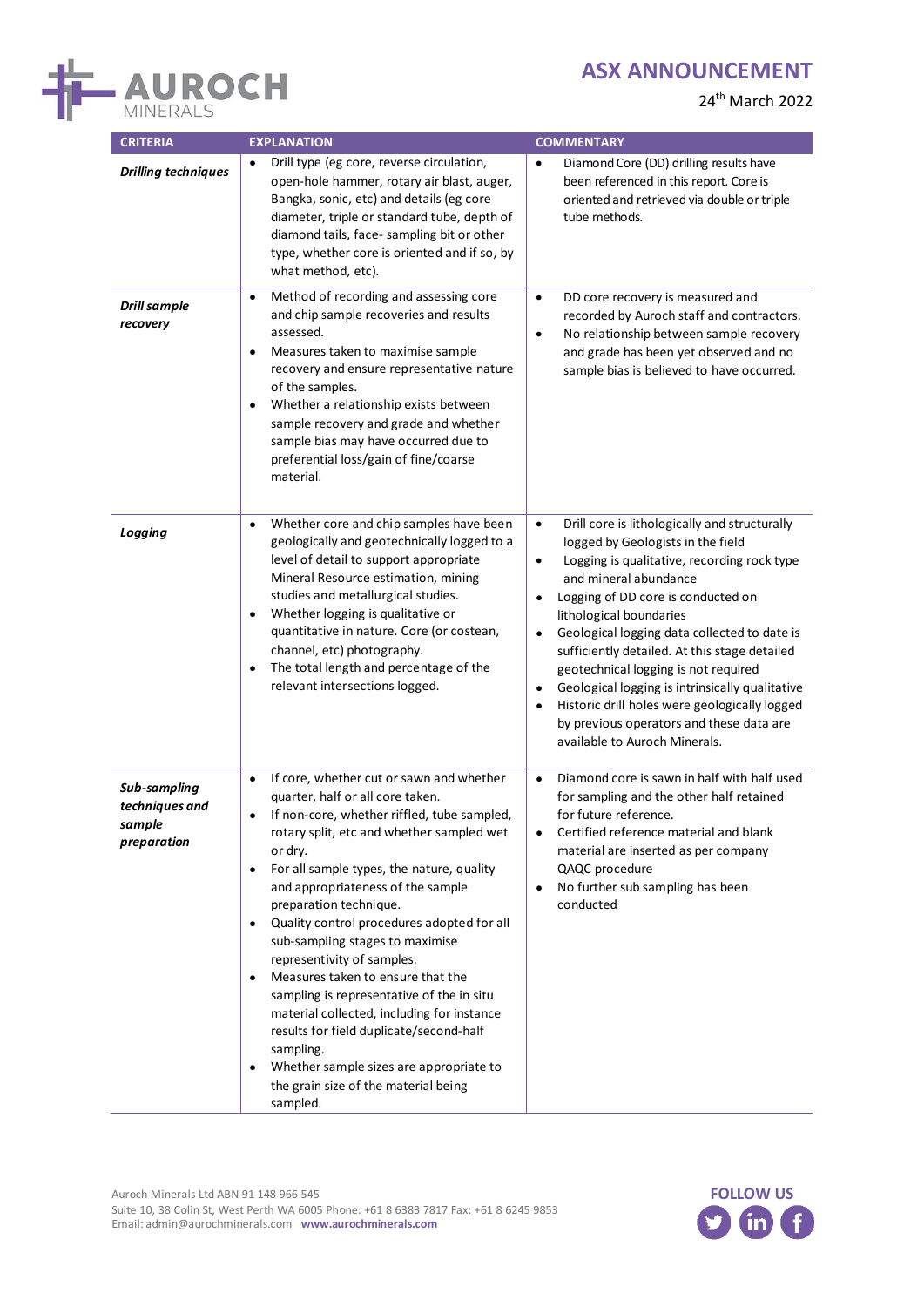

24th March 2022

| <b>CRITERIA</b>                                                         | <b>EXPLANATION</b>                                                                                                                                                                                                                                                                                                                                                                                                                                                                                                                                                                                                                                                   | <b>COMMENTARY</b>                                                                                                                                                                                                                                                                                                                                                                                                                                                                                                                                                                                                      |  |  |
|-------------------------------------------------------------------------|----------------------------------------------------------------------------------------------------------------------------------------------------------------------------------------------------------------------------------------------------------------------------------------------------------------------------------------------------------------------------------------------------------------------------------------------------------------------------------------------------------------------------------------------------------------------------------------------------------------------------------------------------------------------|------------------------------------------------------------------------------------------------------------------------------------------------------------------------------------------------------------------------------------------------------------------------------------------------------------------------------------------------------------------------------------------------------------------------------------------------------------------------------------------------------------------------------------------------------------------------------------------------------------------------|--|--|
| <b>Quality of assay</b><br>data and<br>laboratory tests                 | The nature, quality and appropriateness of<br>the assaying and laboratory procedures<br>used and whether the technique is<br>considered partial or total.<br>For geophysical tools, spectrometers,<br>$\bullet$<br>handheld XRF instruments, etc, the<br>parameters used in determining the<br>analysis including instrument make and<br>model, reading times, calibrations factors<br>applied and their derivation, etc.<br>Nature of quality control procedures<br>$\bullet$<br>adopted (eg standards, blanks, duplicates,<br>external laboratory checks) and whether<br>acceptable levels of accuracy (i.e. lack of<br>bias) and precision have been established. | ALS Minerals, multi element analysis method<br>ME-ICP61 utilised for all samples, consisting<br>of multi acid digestion with HF-HNO3-HClO4,<br>HCL leach and ICP-AES analysis. PGM-ICP23<br>fire assay ICP-AES finish method used<br>selectively for samples considered to contain<br>Pt, Pd & Au. All methods are considered<br>suitable for the style of mineralisation<br>targeted.<br>Certified Reference Material (CRM's)and<br>quartz blank (Blanks) samples are inserted<br>as part of Auroch's QAQC procedure.<br>Accuracy and performance of CRM's and<br>Blanks are considered after results are<br>received |  |  |
| <b>Verification of</b><br>sampling and<br>assaying                      | The verification of significant intersections<br>$\bullet$<br>by either independent or alternative<br>company personnel.<br>The use of twinned holes.<br>$\bullet$<br>Documentation of primary data, data entry<br>$\bullet$<br>procedures, data verification, data storage<br>(physical and electronic) protocols.<br>Discuss any adjustment to assay data.<br>$\bullet$                                                                                                                                                                                                                                                                                            | No third party verification has been<br>$\bullet$<br>completed to date<br>Drill holes have not been twinned<br>$\bullet$<br>All primary digital data is stored off site,<br>$\bullet$<br>including in a managed database<br>No adjustments to assays have occurred<br>$\bullet$                                                                                                                                                                                                                                                                                                                                        |  |  |
| <b>Location of data</b><br>points                                       | Accuracy and quality of surveys used to<br>$\bullet$<br>locate drill holes (collar and down-hole<br>surveys), trenches, mine workings and<br>other locations used in Mineral Resource<br>estimation.<br>Specification of the grid system used.<br>$\bullet$<br>Quality and adequacy of topographic<br>$\bullet$<br>control.                                                                                                                                                                                                                                                                                                                                          | Drill collars were surveyed in GDA94/MGA<br>$\bullet$<br>Zone 54 datum for Arden, by handheld GPS<br>+-5m accuracy<br>At completion of programme drill collars<br>$\bullet$<br>have been surveyed using a Differential GPS<br>+- 0.1m accuracy.                                                                                                                                                                                                                                                                                                                                                                        |  |  |
| Data spacing and<br>distribution                                        | Data spacing for reporting of Exploration<br>$\bullet$<br>Results.<br>Whether the data spacing and distribution<br>$\bullet$<br>is sufficient to establish the degree of<br>geological and grade continuity<br>appropriate for the Mineral Resource and<br>Ore Reserve estimation procedure(s) and<br>classifications applied.<br>Whether sample compositing has been<br>$\bullet$<br>applied.                                                                                                                                                                                                                                                                       | $\bullet$<br>Drill data spacing to date is not sufficient<br>to establish the degree of geological and<br>grade continuity appropriate for Mineral<br>Resource and Ore Reserve Estimation<br>however at this stage of exploration is<br>sufficient in understanding the style of<br>mineralisation (Sedex)<br>No sample compositing has been applied<br>$\bullet$<br>to date                                                                                                                                                                                                                                           |  |  |
| <b>Orientation of data</b><br>in relation to<br>geological<br>structure | Whether the orientation of sampling<br>$\bullet$<br>achieves unbiased sampling of possible<br>structures and the extent to which this is<br>known, considering the deposit type.<br>If the relationship between the drilling<br>$\bullet$<br>orientation and the orientation of key<br>mineralised structures is considered to<br>have introduced a sampling bias, this<br>should be assessed and reported if<br>material.                                                                                                                                                                                                                                           | Drill holes azimuth is nominally planned<br>$\bullet$<br>perpendicular to stratigraphic strike<br>Drill hole dip is regarded suitable for<br>$\bullet$<br>stratigraphy in the large regional syncline<br>at Ragless Range and provides a near true<br>width intersection to minimise orientation<br>bias.<br>No orientation-based sampling bias has<br>been identified.                                                                                                                                                                                                                                                |  |  |
| Sample security                                                         | The measures taken to ensure sample<br>$\bullet$<br>security.                                                                                                                                                                                                                                                                                                                                                                                                                                                                                                                                                                                                        | Diamond core samples are dispatched<br>$\bullet$<br>once all cutting and sampling of drill core<br>is complete. Samples are transported by                                                                                                                                                                                                                                                                                                                                                                                                                                                                             |  |  |

Suite 10, 38 Colin St, West Perth WA 6005 Phone: +61 8 6383 7817 Fax: +61 8 6245 9853 Email: admin@aurochminerals.com **www.aurochminerals.com**

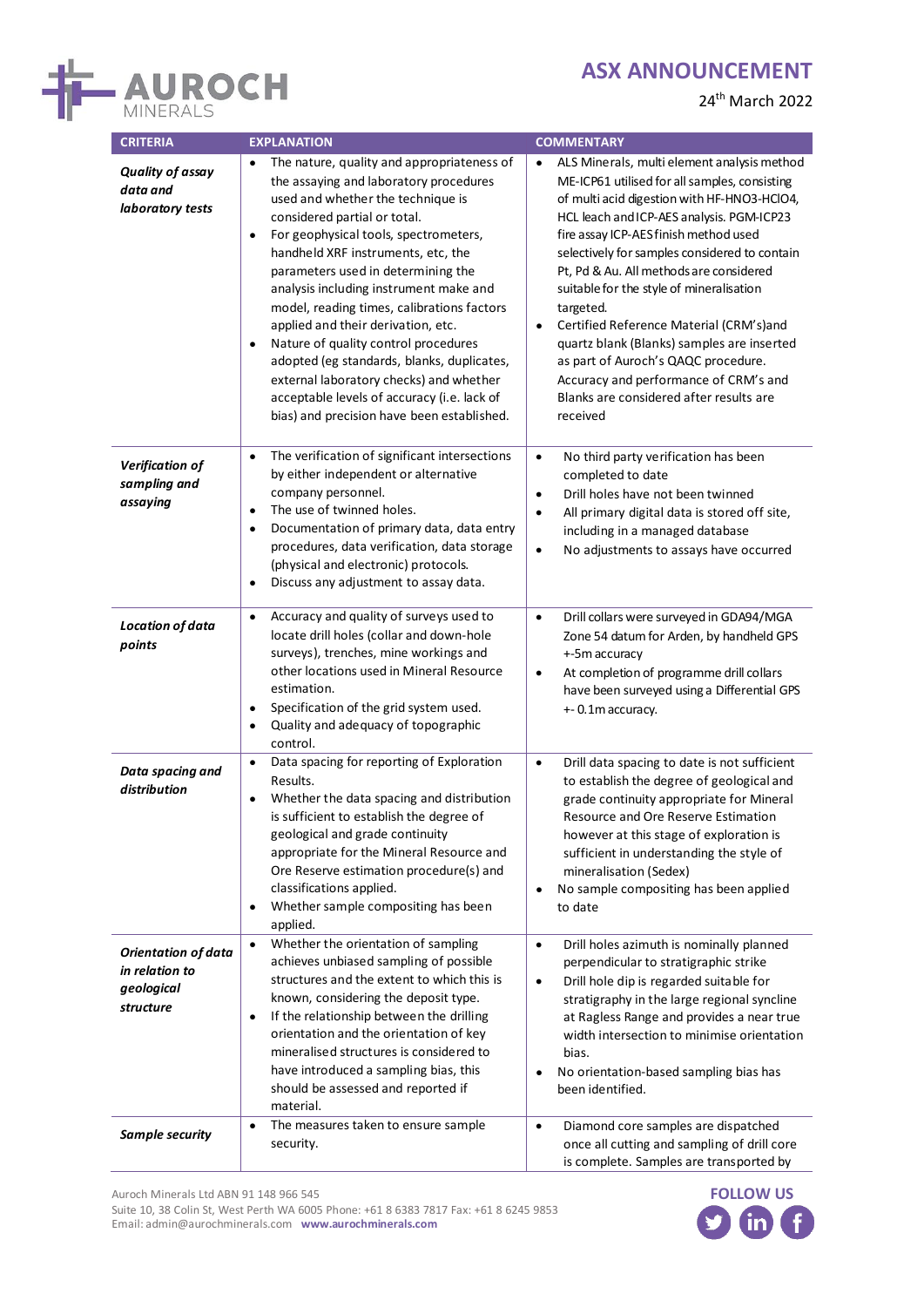

24th March 2022

| <b>CRITERIA</b>          | <b>EXPLANATION</b>                                                            | <b>COMMENTARY</b>                                                                                                                                                                                                                                                                |
|--------------------------|-------------------------------------------------------------------------------|----------------------------------------------------------------------------------------------------------------------------------------------------------------------------------------------------------------------------------------------------------------------------------|
|                          |                                                                               | field staff directly to ALS laboratories.<br>Drill core is stored onsite and security<br>٠<br>managed by the landholders<br>It is assumed that due care was taken<br>٠<br>historically with security of samples<br>during field collection, transport and<br>laboratory analysis |
| <b>Audits or reviews</b> | The results of any audits or reviews of<br>٠<br>sampling techniques and data. | No independent audit or review has been<br>$\bullet$<br>undertaken                                                                                                                                                                                                               |

# Section 2: Reporting of Exploration Results

| <b>CRITERIA</b>                                      | <b>EXPLANATION</b>                                                                                                                                                                                                                                                                                                                                                                                                                                                                                                                                                                                                                                                                                                                 | <b>COMMENTARY</b>                                                                                                                                                                                                                                                                                        |  |  |
|------------------------------------------------------|------------------------------------------------------------------------------------------------------------------------------------------------------------------------------------------------------------------------------------------------------------------------------------------------------------------------------------------------------------------------------------------------------------------------------------------------------------------------------------------------------------------------------------------------------------------------------------------------------------------------------------------------------------------------------------------------------------------------------------|----------------------------------------------------------------------------------------------------------------------------------------------------------------------------------------------------------------------------------------------------------------------------------------------------------|--|--|
| <b>Mineral tenement</b><br>and land tenure<br>status | Type, reference name/number, location and<br>$\bullet$<br>ownership including agreements or material<br>issues with third parties such as joint<br>ventures, partnerships, overriding royalties,<br>native title interests, historical sites,<br>wilderness or national park and<br>environmental settings.<br>The security of the tenure held at the time of<br>$\bullet$<br>reporting along with any known<br>impediments to obtaining a licence to<br>operate in the area.                                                                                                                                                                                                                                                      | The Arden Project comprises two<br>$\bullet$<br>exploration licences EL5821 and EL6217<br>No known royalties exist on the leases<br>$\bullet$<br>There are no material issues with regard to<br>$\bullet$<br>access<br>The tenements are in good standing and no<br>$\bullet$<br>known impediments exist |  |  |
| <b>Exploration done by</b><br>other parties          | Acknowledgment and appraisal of<br>$\bullet$<br>exploration by other parties.                                                                                                                                                                                                                                                                                                                                                                                                                                                                                                                                                                                                                                                      | At Arden previous exploration was by<br>$\bullet$<br>Kennecott/Rio Tinto Zinc, Swan Resources<br>and Flinders Diamonds<br>Data collected by these entities has been<br>$\bullet$<br>reviewed in detail by Auroch                                                                                         |  |  |
| Geology                                              | Deposit type, geological setting and style of<br>mineralisation.                                                                                                                                                                                                                                                                                                                                                                                                                                                                                                                                                                                                                                                                   | Arden contains Sedex style Zinc-Copper<br>$\bullet$<br>mineralisation, which at Ragless Range is<br>hosted in a large regional syncline<br>structure                                                                                                                                                     |  |  |
| <b>Drill hole Information</b>                        | A summary of all information material to the<br>$\bullet$<br>understanding of the exploration results<br>including a tabulation of the following<br>information for all Material drill holes:<br>easting and northing of the drill hole<br>collar<br>elevation or RL (Reduced Level -<br>elevation above sea level in metres) of<br>the drill hole collar<br>dip and azimuth of the hole<br>down hole length and interception depth<br>$\bullet$<br>hole length.<br>If the exclusion of this information is justified<br>on the basis that the information is not<br>Material and this exclusion does not detract<br>from the understanding of the report, the<br>Competent Person should clearly explain<br>why this is the case. | Relevant drillhole information is included<br>$\bullet$<br>in this announcement                                                                                                                                                                                                                          |  |  |
| Data aggregation<br>methods                          | In reporting Exploration Results, weighting<br>$\bullet$<br>averaging techniques, maximum and/or<br>minimum grade truncations (e.g. cutting of<br>high grades) and cut-off grades are usually<br>Material and should be stated.                                                                                                                                                                                                                                                                                                                                                                                                                                                                                                    | Exploration Results have been reported by<br>$\bullet$<br>using the weighted average of each sample<br>result by its corresponding interval length,<br>as is industry standard practice<br>Grades >1% Zn are considered significant<br>$\bullet$                                                         |  |  |

Auroch Minerals Ltd ABN 91 148 966 545

Suite 10, 38 Colin St, West Perth WA 6005 Phone: +61 8 6383 7817 Fax: +61 8 6245 9853 Email: admin@aurochminerals.com **www.aurochminerals.com**